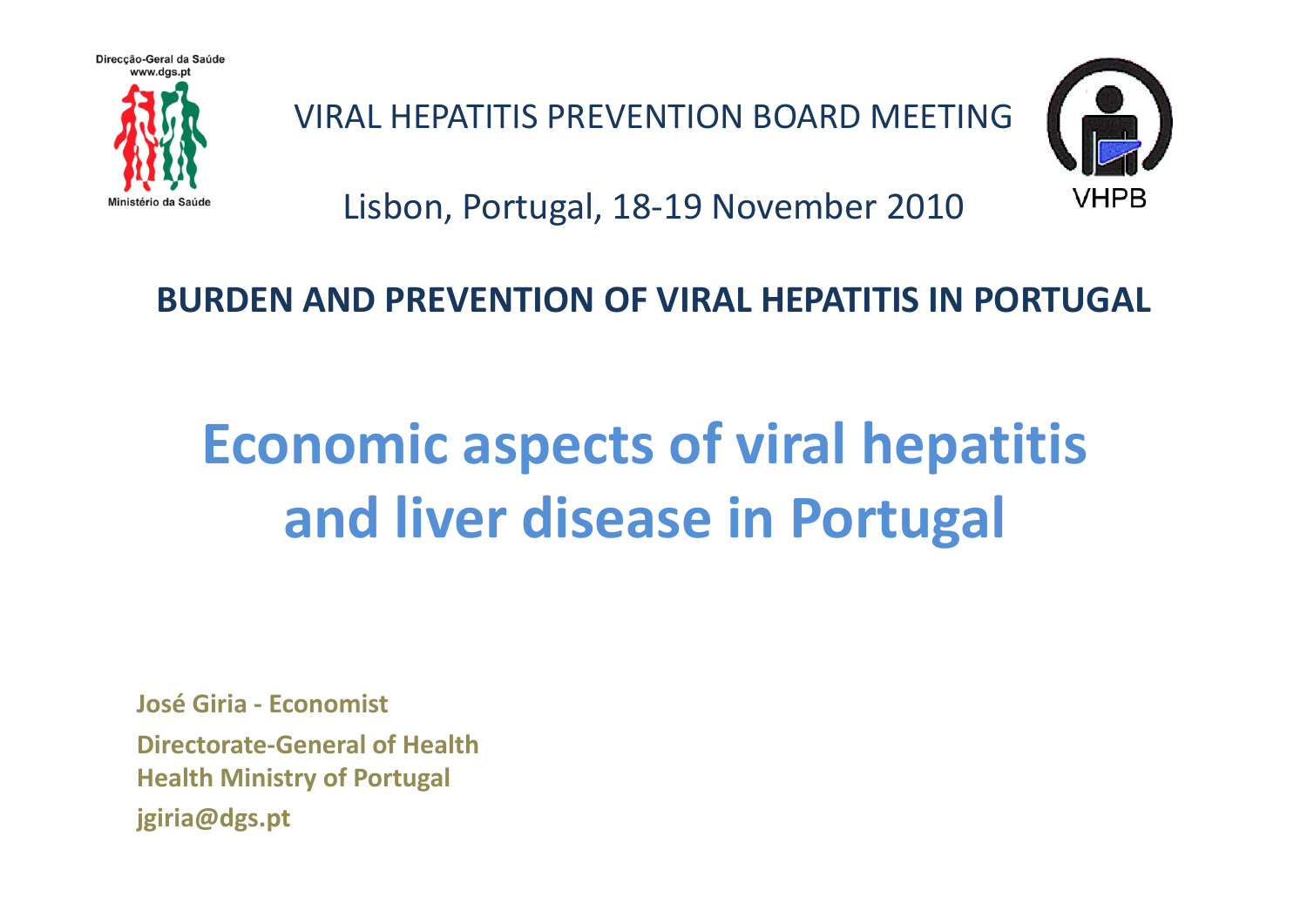





- • The aim of this presentation is to determine the profile of patients with liver disease, and the costs of their hospital admissions to the 97 public hospitals of the National Health Service of Portugal, serving now <sup>a</sup> population of about 10,5 million inhabitants;
- • For that aim we use databases of hospital admissions and of mortality ;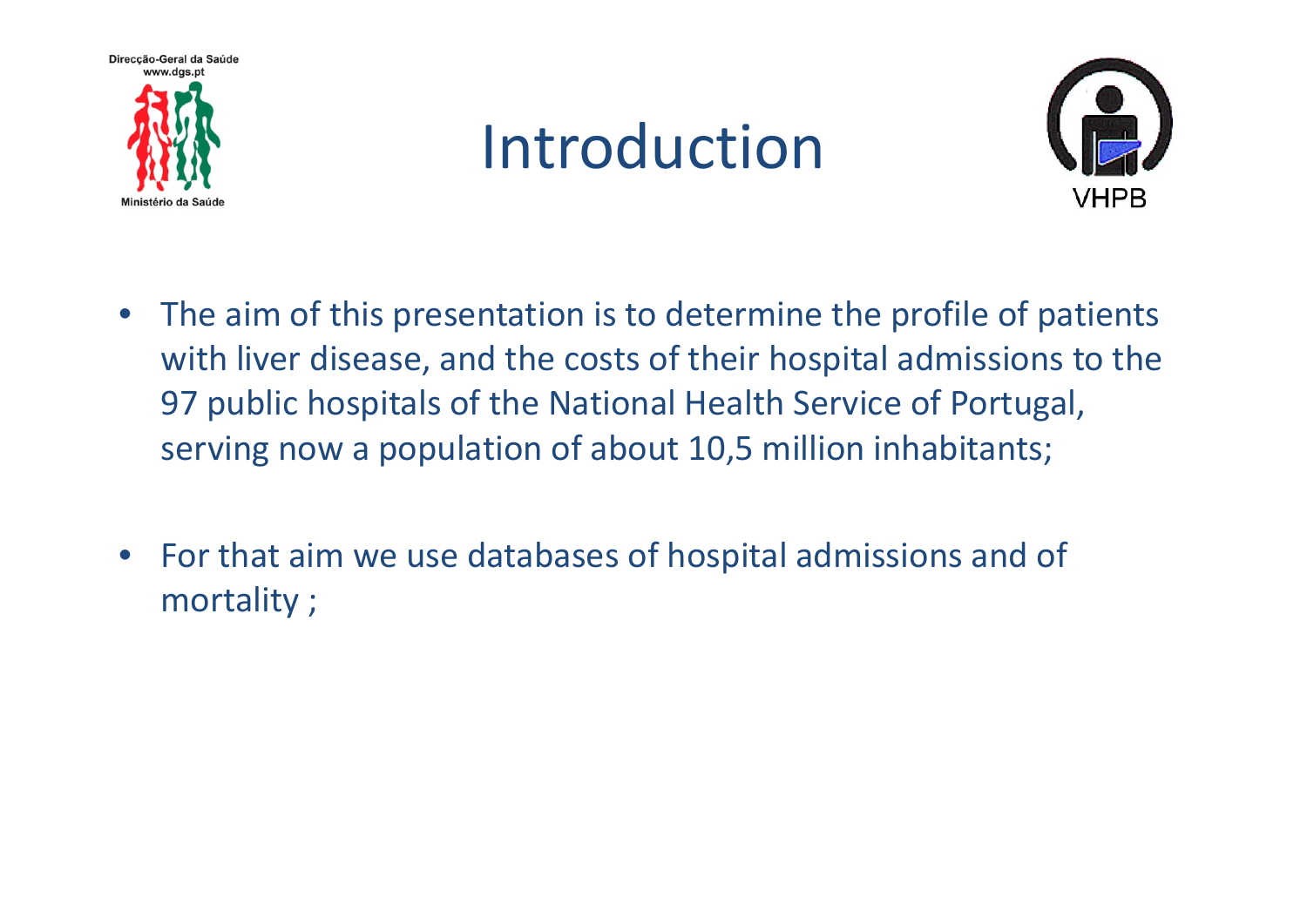

# Materials and Methods



- • The study is descriptive and retrospective, based on the Diagnosis ‐Related Groups (DRG ‐ version AP21 );
- We used the International Classification of Diseases, Ninth Revision, Clinical Modification, (ICD ‐ 9 ‐CM), and evaluated the following variables: gender, age, mortality, length of stay, overall costs, costs per day and per episode of hospital admission, and costs related to liver transplant;
- The population of Portugal, and information about deaths were obtained from the "National Institute of Statistics"(INE)".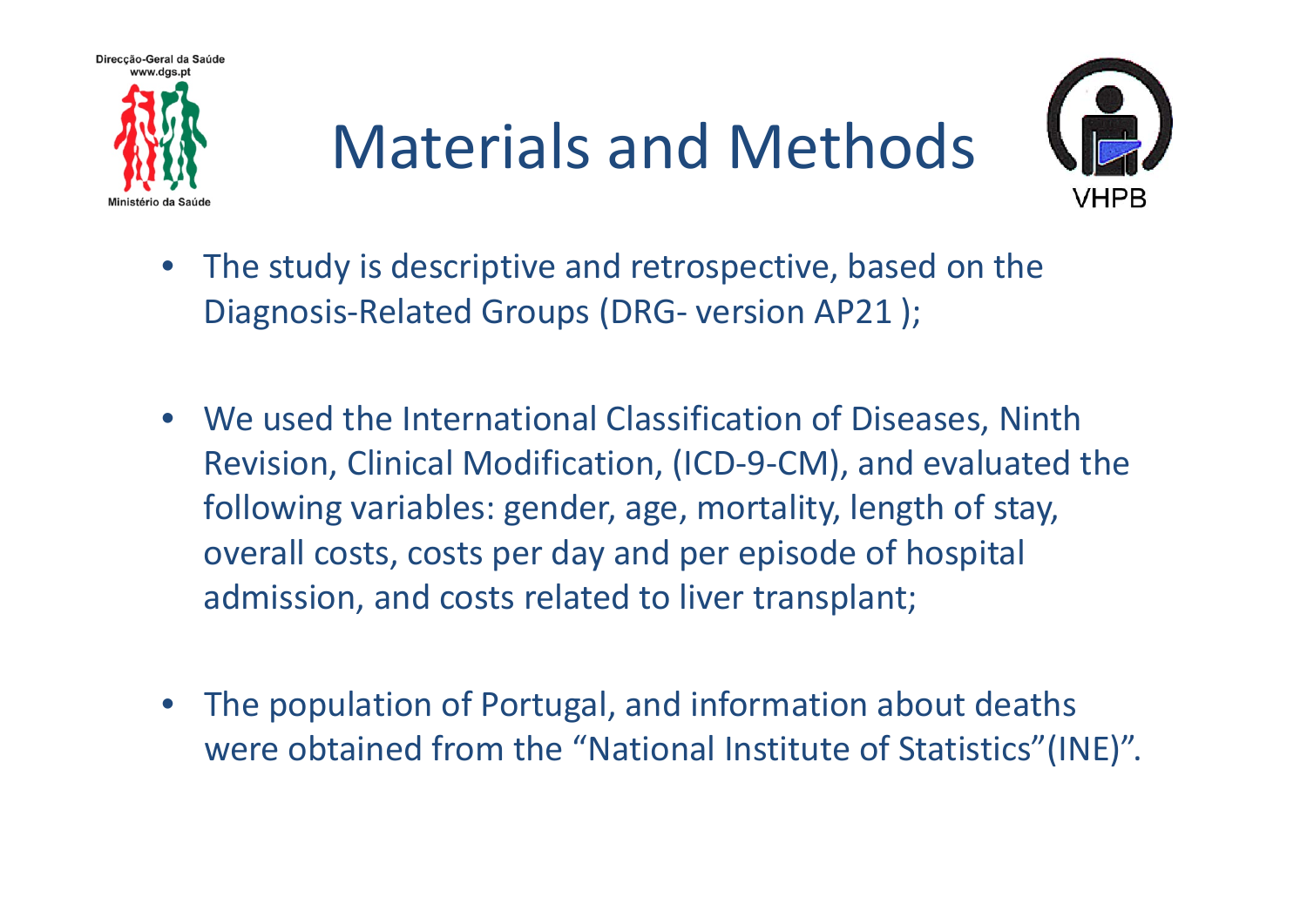Direcção-Geral da Saúde www.das.pt



#### **Liver diseaseEvolution of <sup>n</sup><sup>º</sup> of discharges ‐2008**





#### **Discharges by hepatocellular carcinoma increased 65%**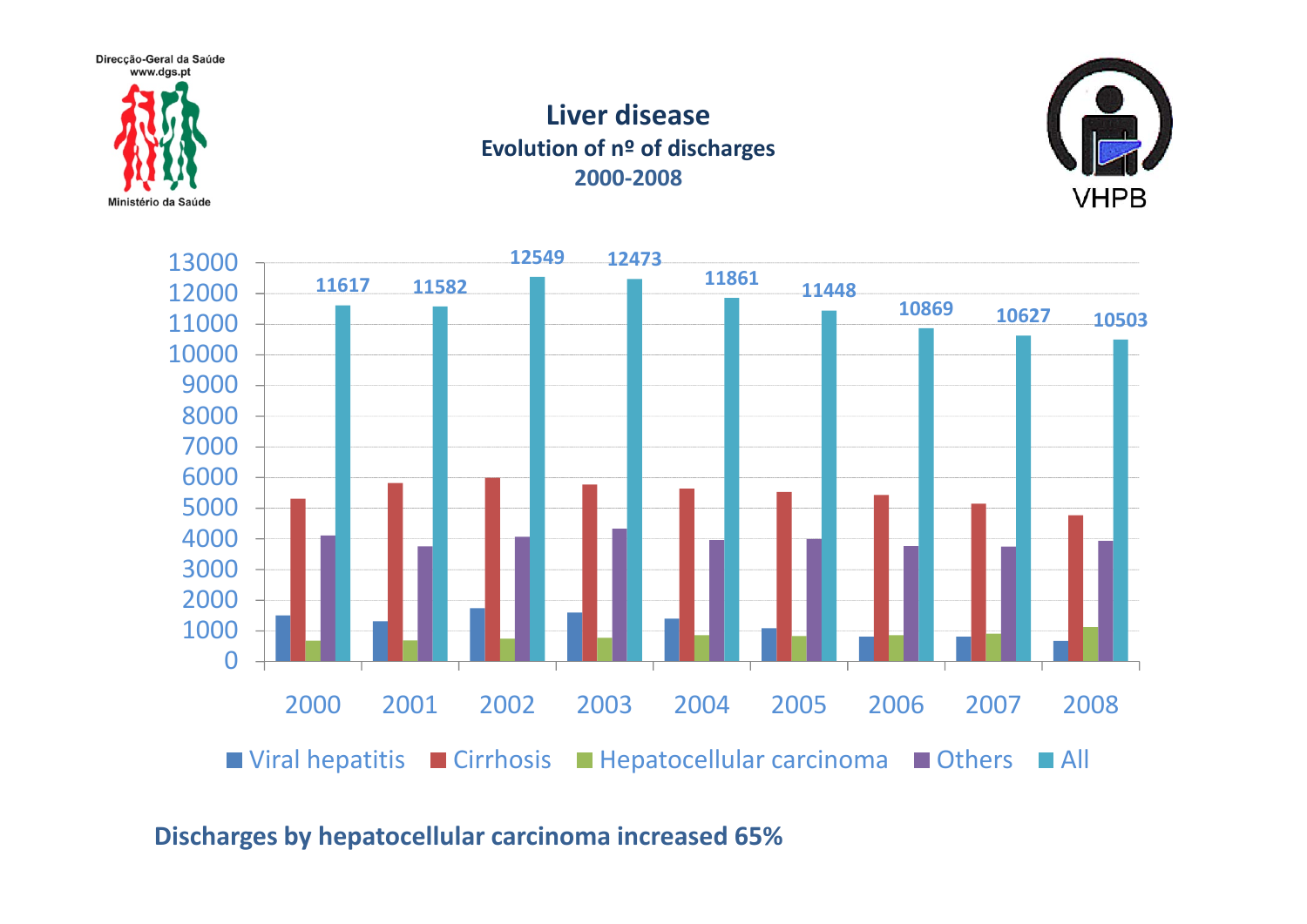

## **Liver disease**

#### **Nº of discharges, % by disease categories and rate/105 Inhab ‐ 2008**



| <b>Disease Categories</b> | Nº of discharges | %    | <b>Rate/100000 Inhab</b> |
|---------------------------|------------------|------|--------------------------|
| <b>Viral hepatitis</b>    | 674              | 6,4  | 6,7                      |
| <b>HBV</b>                | 210              | 2,0  | 2,1                      |
| <b>HCV</b>                | 386              | 3,7  | 3,8                      |
| <b>Cirrhosis</b>          | 5896             | 56,1 | 58,2                     |
| Alcoholic cirrhosis       | 4053             | 38,6 | 40,0                     |
| Nonalcoholic cirrhosis    | 716              | 6,8  | 7,1                      |
| Hepatocellular carcinoma  | 1127             | 10,7 | 11,1                     |
| <b>Others</b>             | 2806             | 26,7 | 27,7                     |
| <b>All</b>                | 10503            | 100  | 103,6                    |

Others includes:

Alcoholic liver damaged, unspecified (989);

Hepatic coma (784);

```
Hepatitis, unspecified (407)
```
Hepatoptosis (345).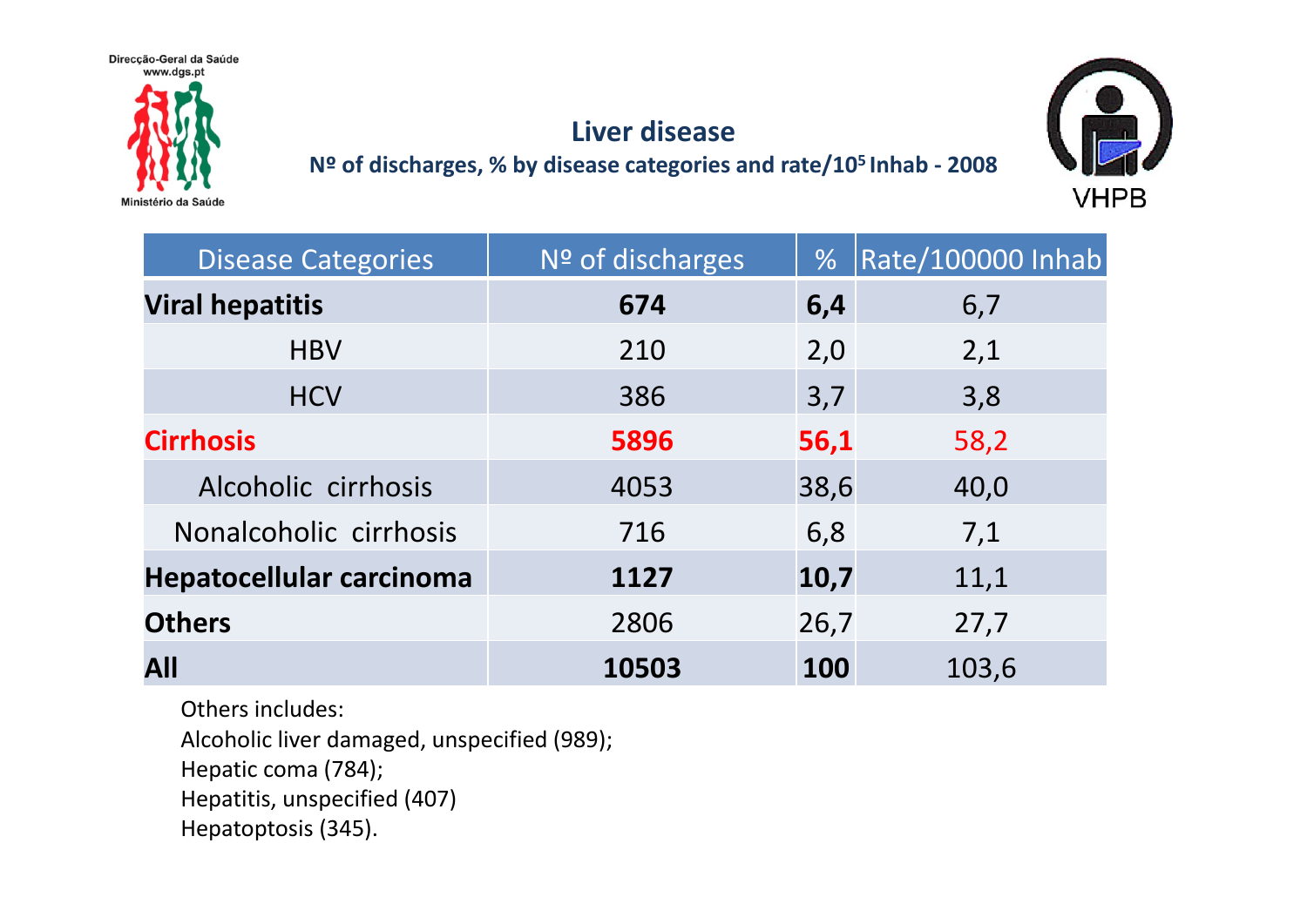Direcção-Geral da Saúde<br>www.dgs.pt



## **Liver disease Nº of discharges by sex ‐ 2008**



| <b>Disease Categories</b> | Man  | Woman | Rate Man/Woman |
|---------------------------|------|-------|----------------|
| <b>Viral hepatitis</b>    | 453  | 221   | 2,0            |
| <b>HBV</b>                | 142  | 68    | 2,1            |
| <b>HCV</b>                | 271  | 115   | 2,4            |
| Cirrhosis                 | 3573 | 1196  | 3,0            |
| Alcoholic cirrhosis       | 3156 | 897   | 3,5            |
| Nonalcoholic cirrhosis    | 417  | 299   | 1,4            |
| Hepatocellular carcinoma  | 894  | 233   | 3,8            |
| <b>Others</b>             | 2469 | 1464  | 1,7            |
| All                       | 7389 | 3114  | 2,4            |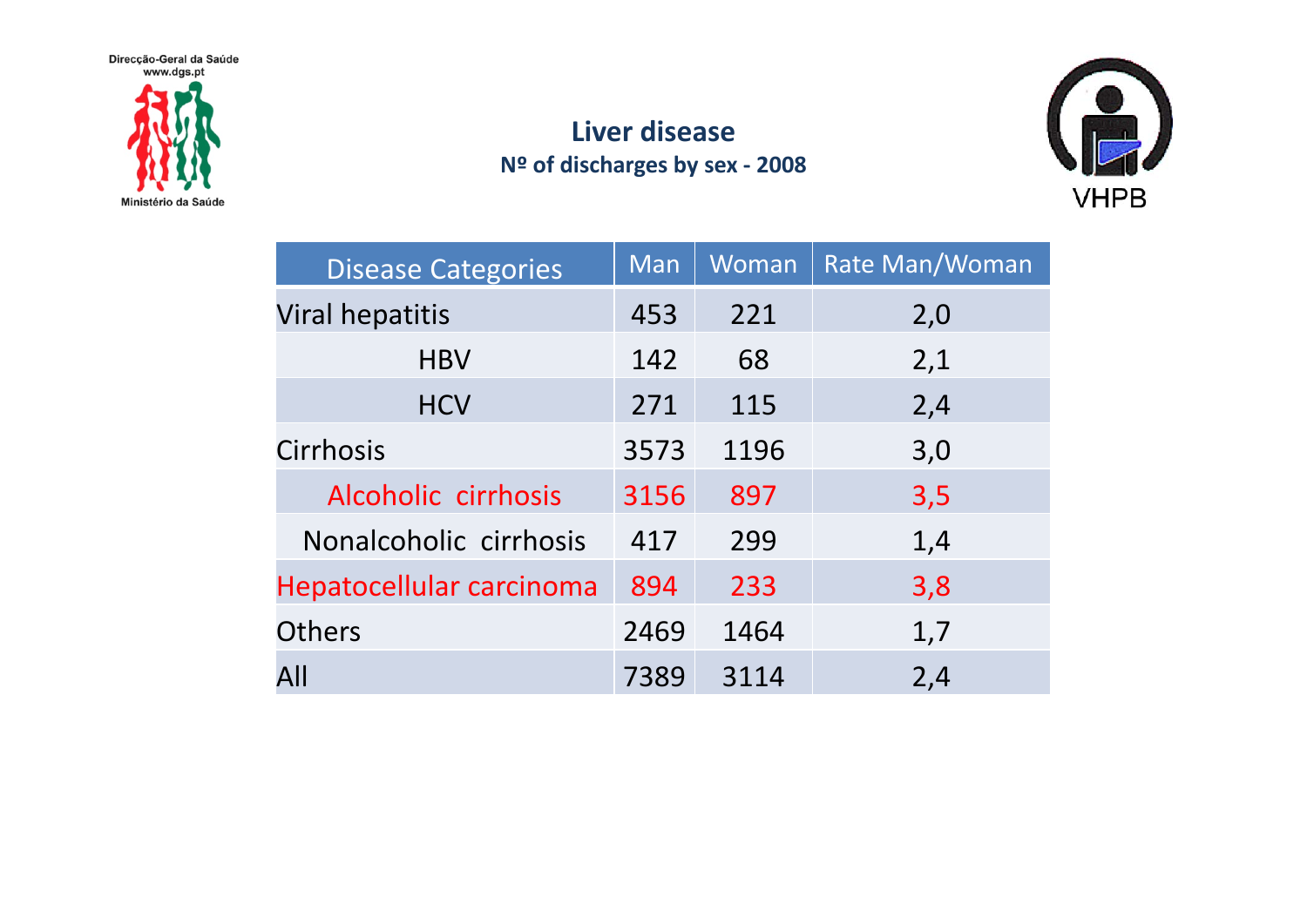

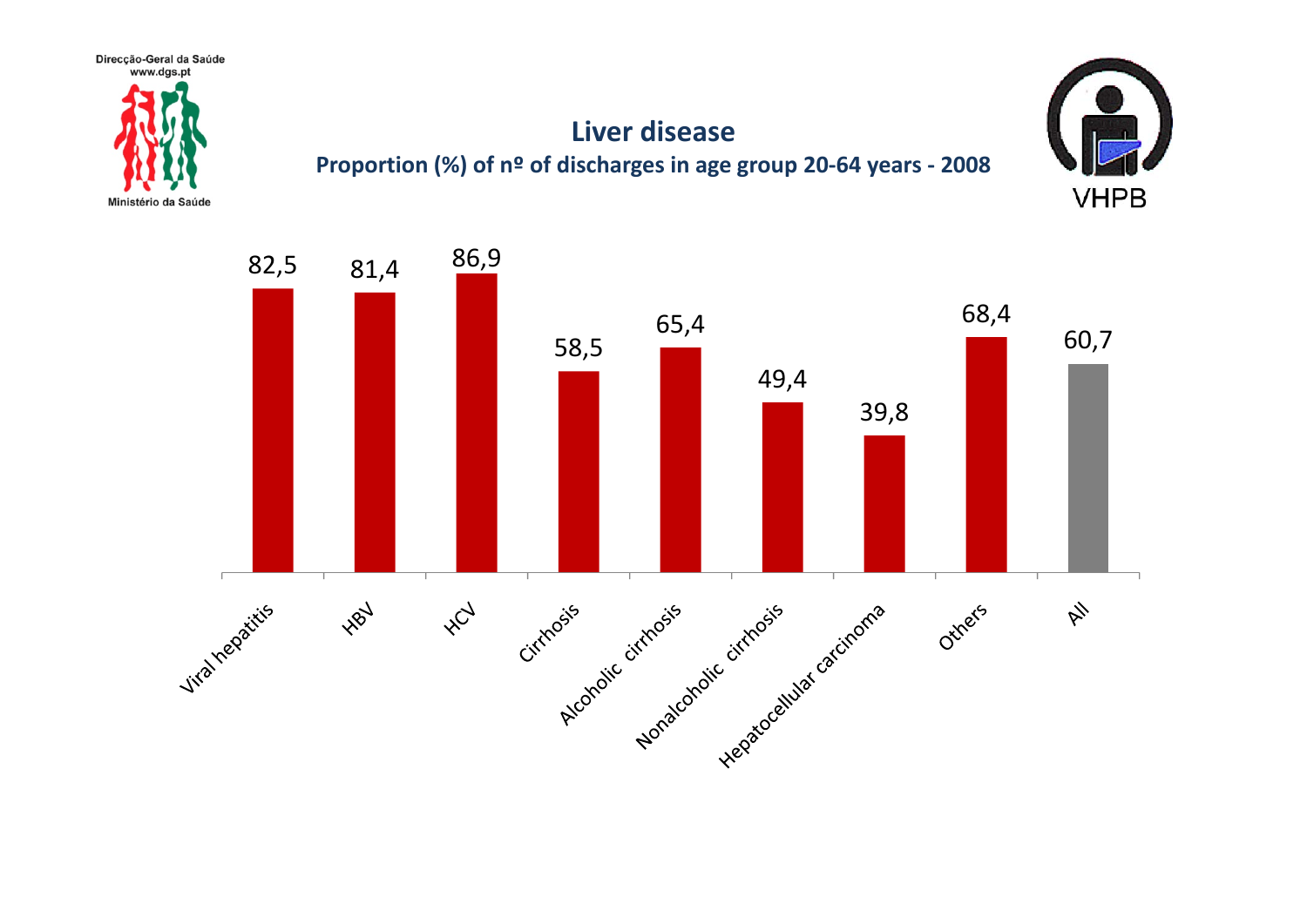

### **Liver diseaseEvolution of average length of stay (ALOS) 2000‐2008**



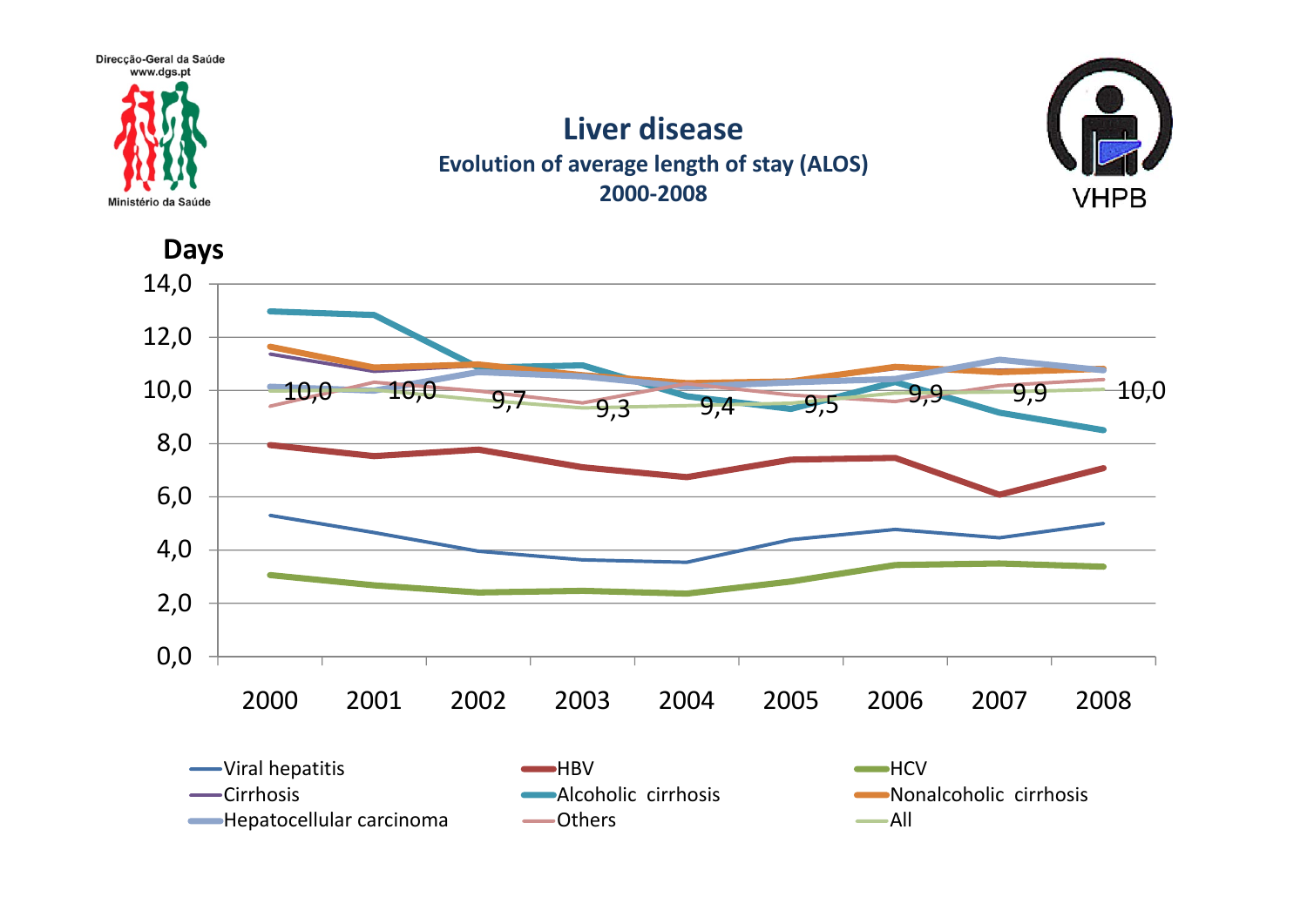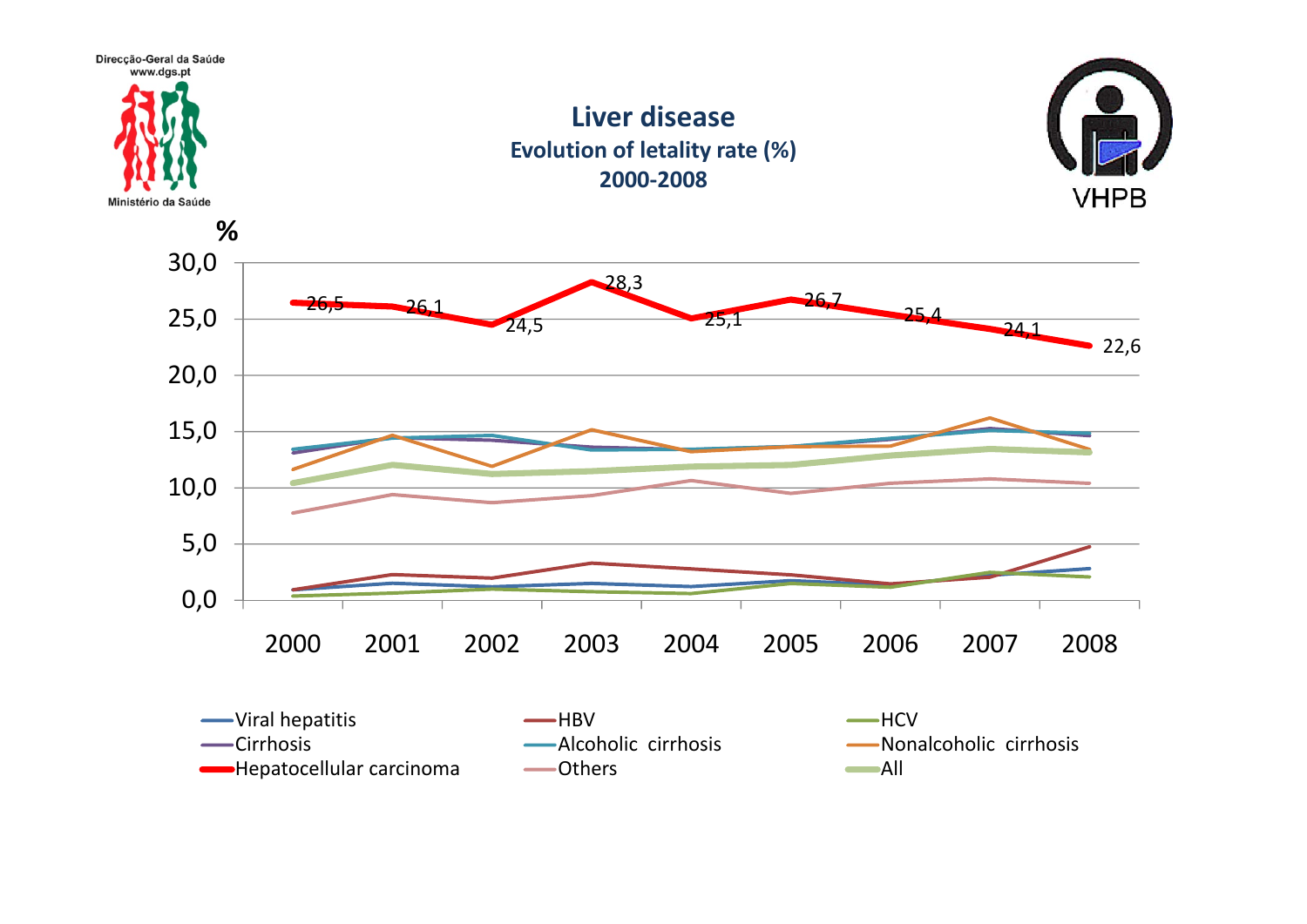Direccão-Geral da Saúde

N

Direcção-Geral da Saúde www.dgs.pt

# Ministério da Saúde

# **Liver disease Direct costs of hospital admission ‐ 2008**



| <b>Disease Categories</b>       | <b>Direct costs</b> | $\frac{0}{6}$ | Direct costs/10 <sup>5</sup> Inhab |
|---------------------------------|---------------------|---------------|------------------------------------|
| <b>Viral hepatitis</b>          | $2.647.742 \t€$     | 4,2           | 25.217€                            |
| <b>HBV</b>                      | 820.639€            | 1,3           | 7.816€                             |
| <b>HCV</b>                      | $1.515.620 \in$     | 2,4           | 14.434€                            |
| <b>Cirrhosis</b>                | 32.138.385€         | 51,1          | 306.080€                           |
| Alcoholic cirrhosis             | 26.818.930€         | 42,6          | 255.418€                           |
| Nonalcoholic cirrhosis          | $5.319.455 \in$     | 8,5           | 50.661€                            |
| <b>Hepatocellular carcinoma</b> | 9.737.184€          | 15,5          | 92.735€                            |
| <b>Others</b>                   | 18.427.319€         | 29,3          | 175.498€                           |
| All                             | 62.950.631€         | 100           | 599.530€                           |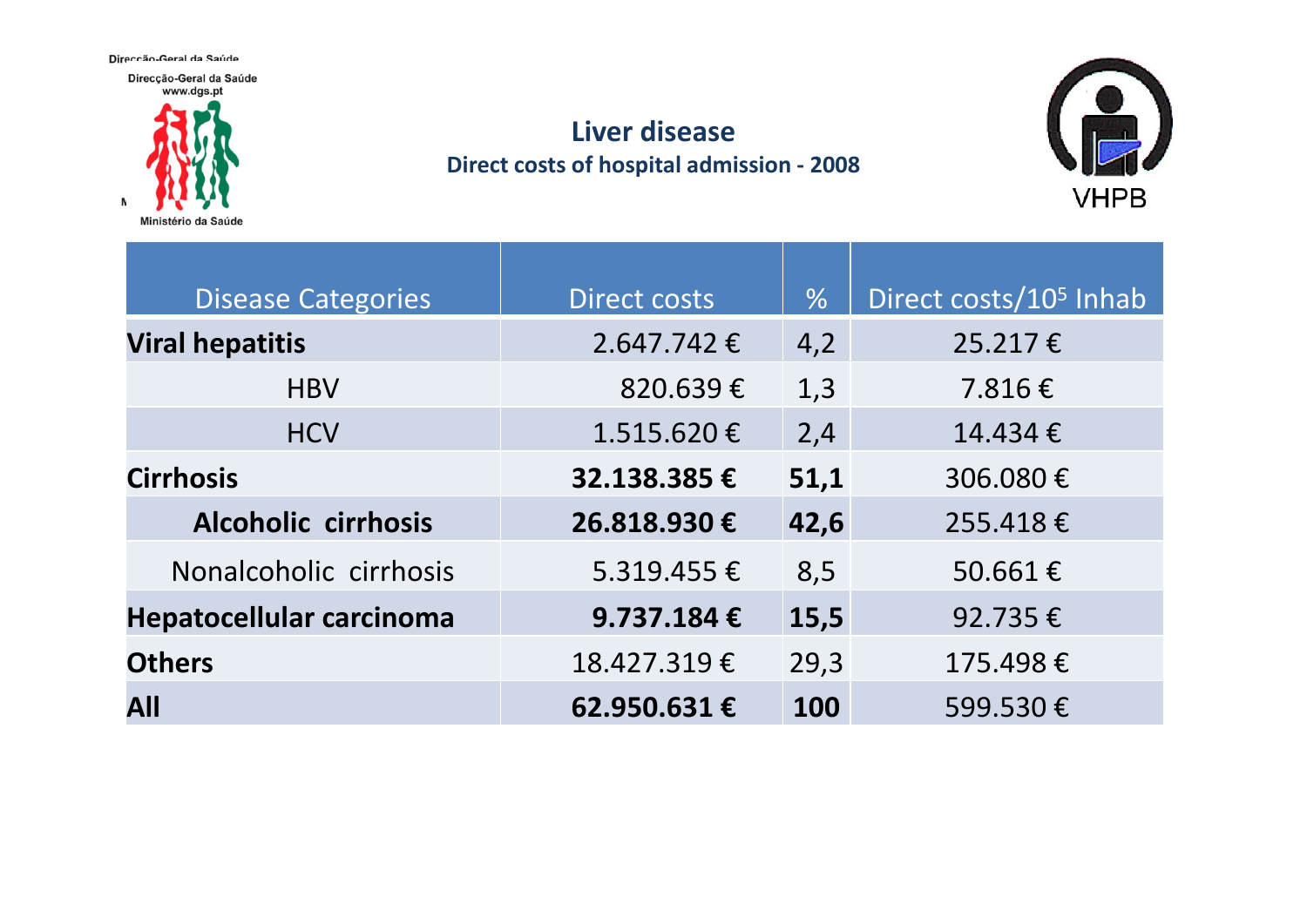Direcção-Geral da Saúde



## **Direct costs of hospital admission, for several diseases 2008**



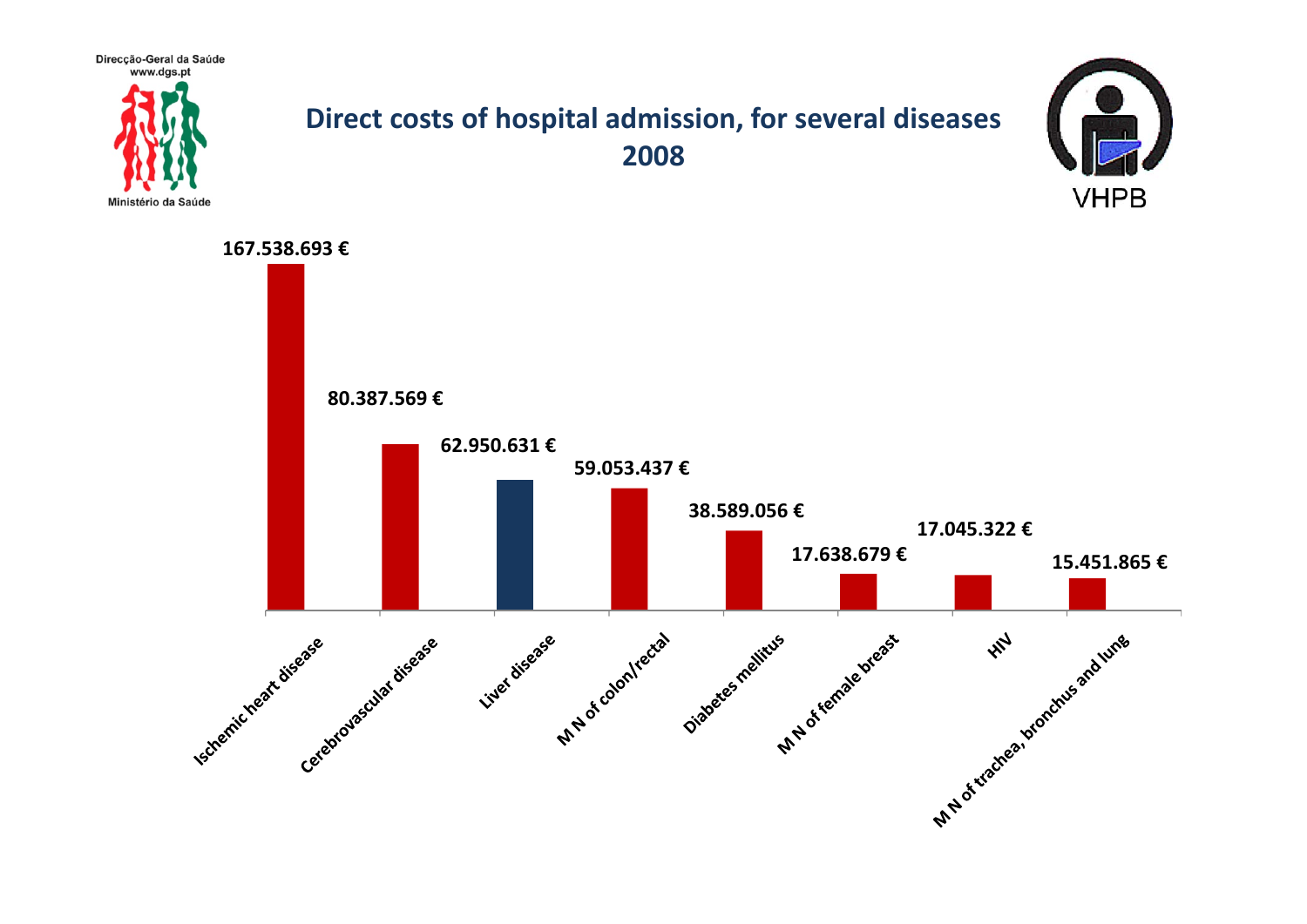

# **Liver disease**

#### **Costs per episode of hospital admission and per day ‐ 2008**





Costs per episode of hospital admission **Costs per day**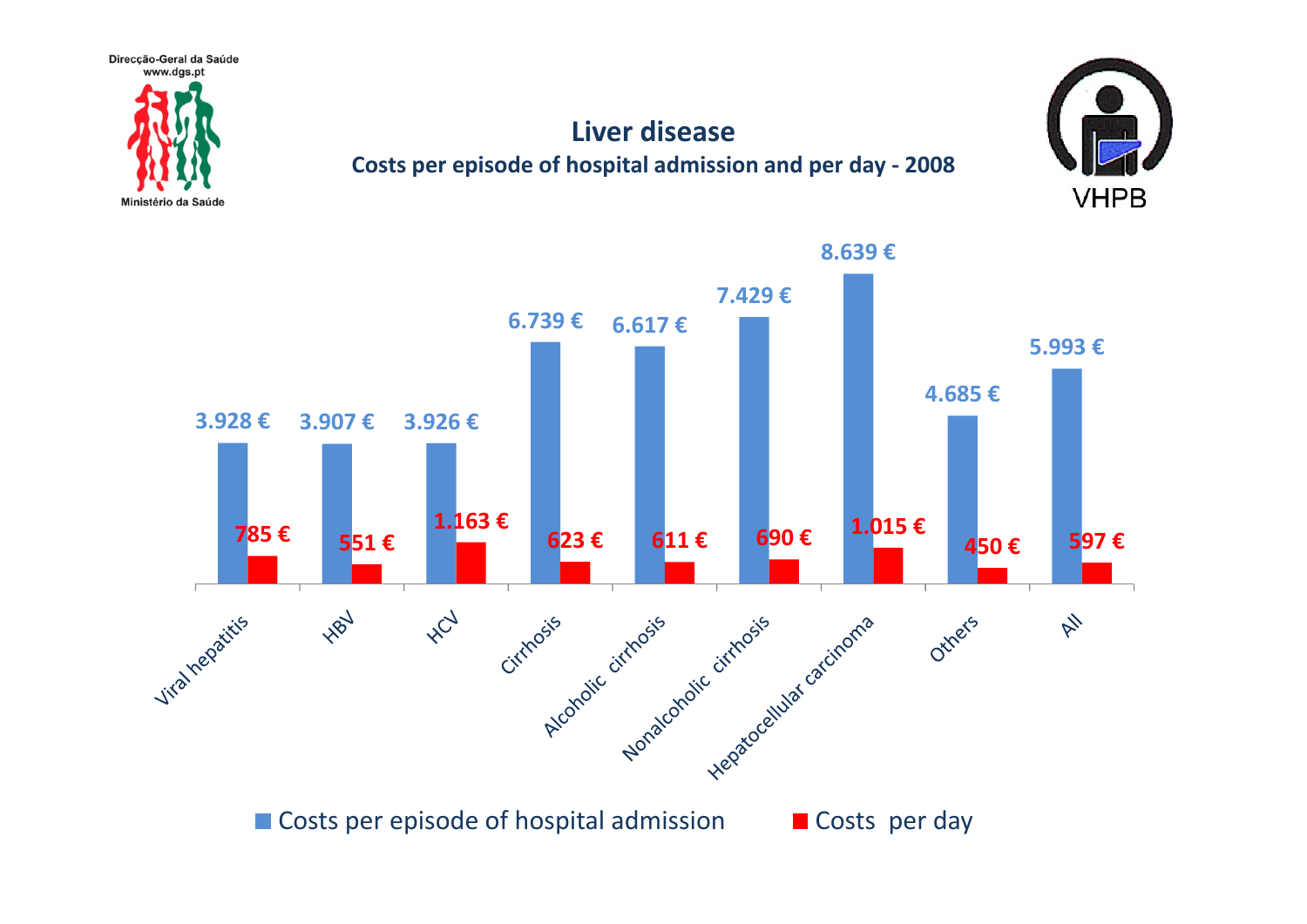



**Costs per hospital admission related to liver transplant ‐ 2008**



| <b>Disease Categories</b>       | Costs related to liver transplant | $\frac{0}{6}$ |
|---------------------------------|-----------------------------------|---------------|
| <b>Viral hepatitis</b>          | 618.619€                          | 4,1           |
| <b>HBV</b>                      | 206.206€                          | 1,4           |
| <b>HCV</b>                      | 309.310€                          | 2,0           |
| <b>Cirrhosis</b>                | $7.732.741 \in$                   | 50,7          |
| <b>Alcoholic cirrhosis</b>      | 5.876.883€                        | 38,5          |
| Nonalcoholic cirrhosis          | 1.855.858€                        | 12,2          |
| <b>Hepatocellular carcinoma</b> | 4.330.335€                        | 28,4          |
| <b>Others</b>                   | 2.577.580€                        | 16,9          |
| All                             | 15.259.275€ *                     | 100           |

Concerns 148 liver transplant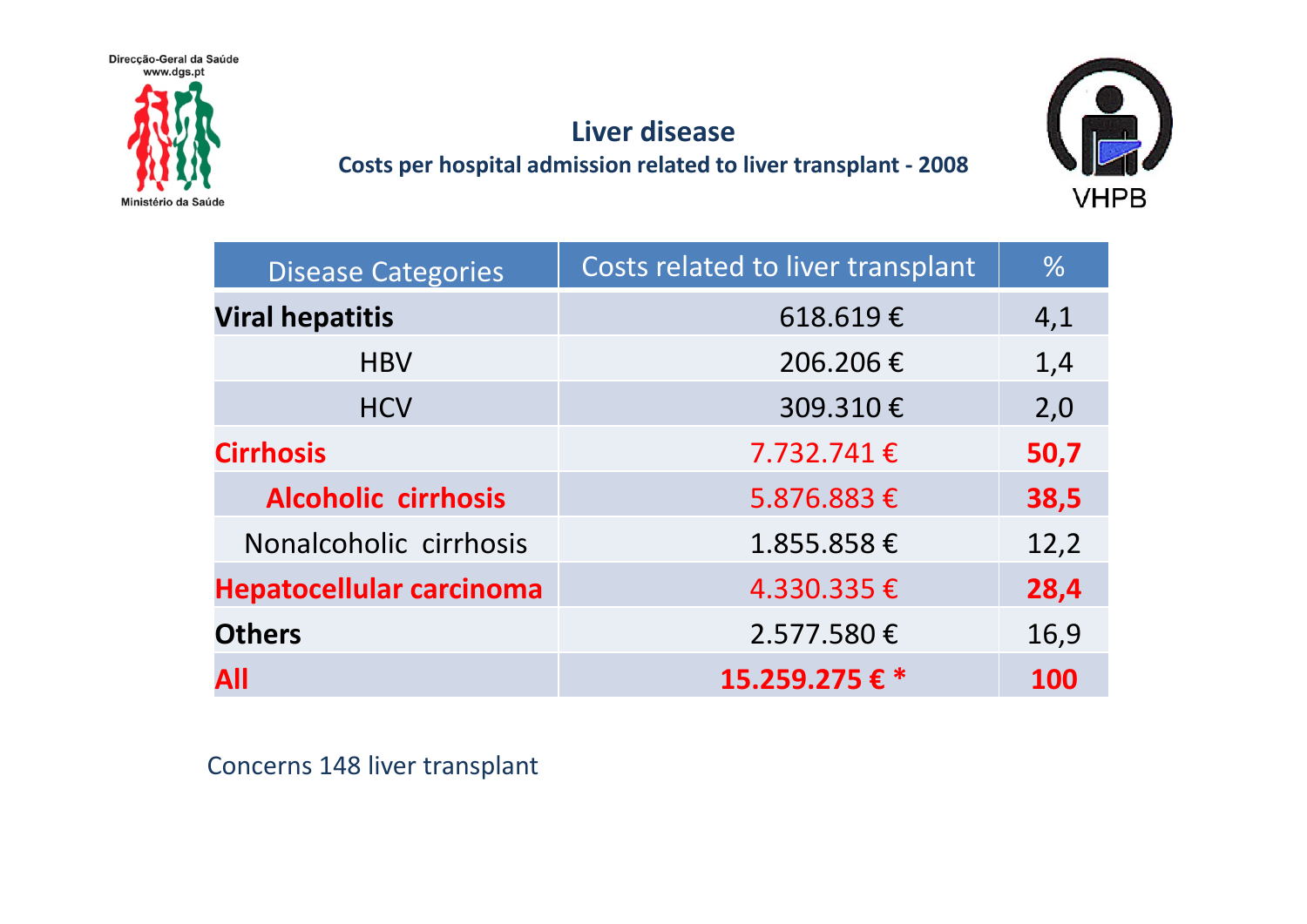



### **Liver disease**

#### **% of costs related to liver transplant, in direct costs, per hospital admission ‐ 2008**

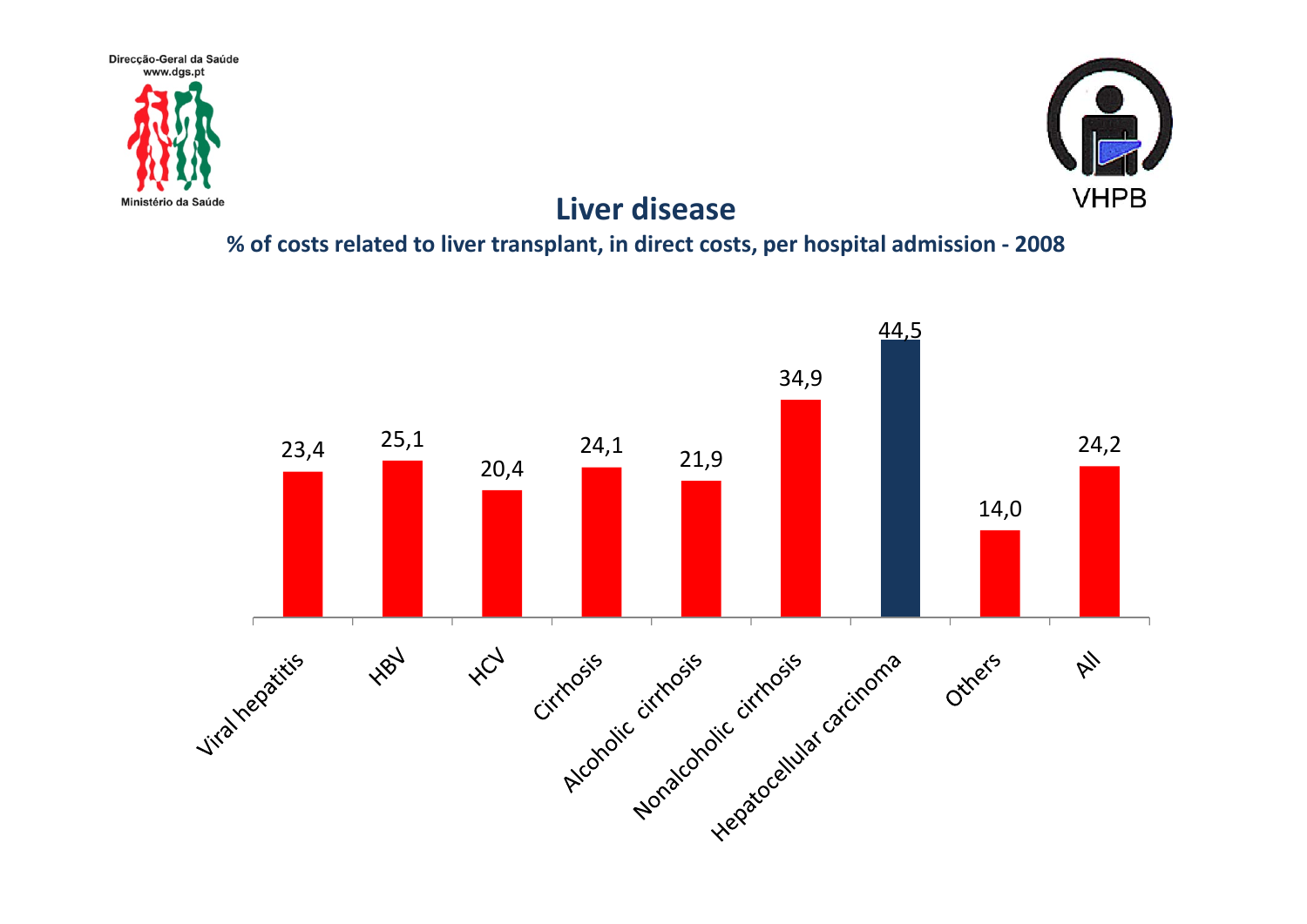Direccão-Geral da Saúde

Direcção-Geral da Saúde www.dgs.pt



# **Disease categories with larger number of deaths 2006**



| Disease categories                               |       | Nº of deaths Rate/100000 Inhab |
|--------------------------------------------------|-------|--------------------------------|
| Cerebrovascular disease                          | 14495 | 136,9                          |
| Ischemic heart disease                           | 7727  | 73,0                           |
| Pneumonia                                        | 5045  | 47,7                           |
| Diabetes mellitus                                | 3732  | 35,3                           |
| Malignant neoplasm colon/rectal                  | 3307  | 31,2                           |
| Malignant neoplasm of trachea, bronchus and lung | 3215  | 30,4                           |
| Malignant neoplasm of stomach                    | 2273  | 21,5                           |
| Malignant neoplasm of prostate                   | 1642  | 32,1                           |
| Malignant neoplasm of female breast              | 1450  | 26,5                           |
| <b>Chronic hepatic disease and cirrhosis</b>     | 1362  | 12,9                           |
| <b>Hepatocellular carcinoma</b>                  | 691   | 6, 5                           |

In the raking of ten disease categories with larger number of deaths, Chronic hepatic disease and cirrhosis has in 10<sup>Th</sup> place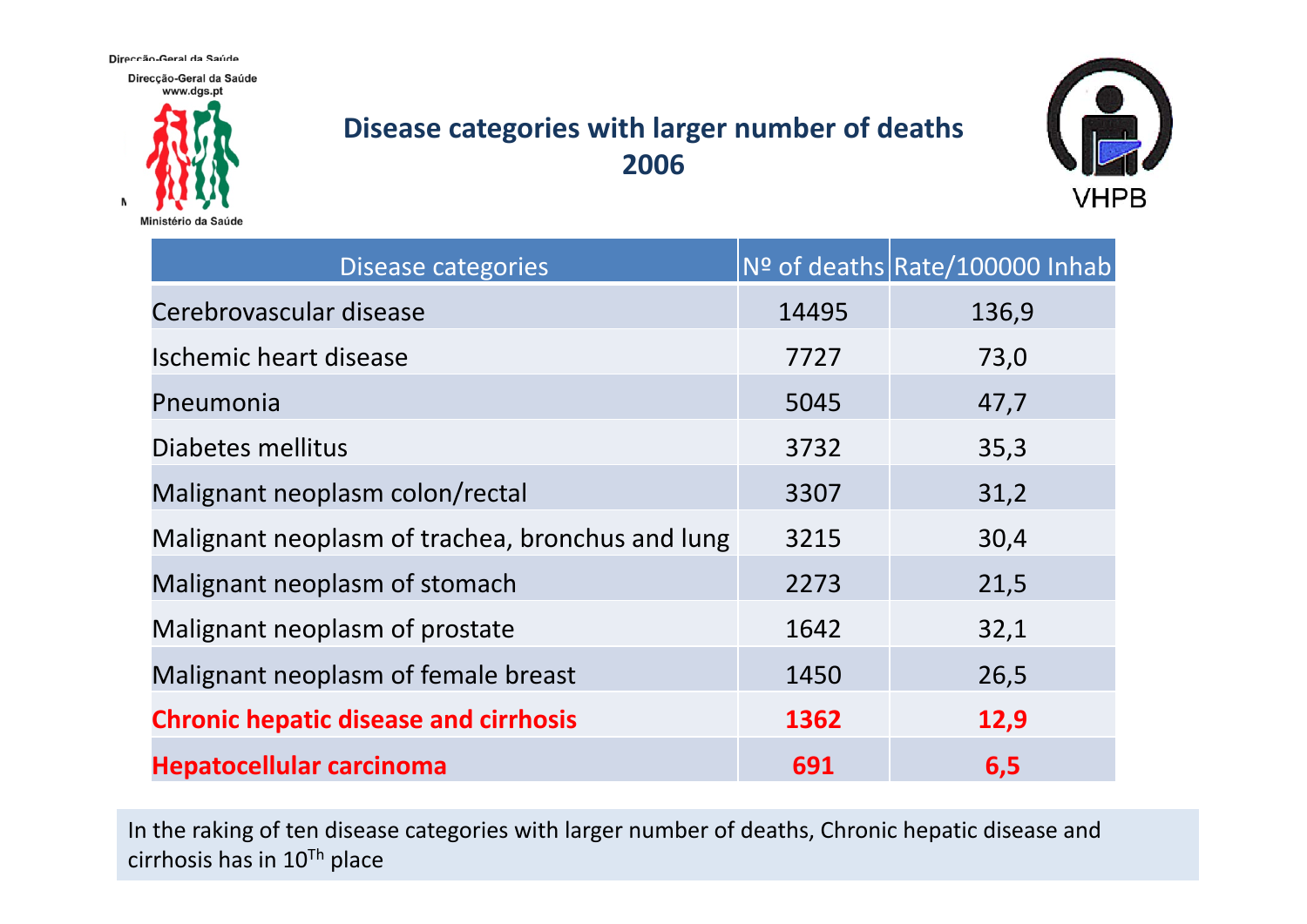Direcção-Geral da Saúde www.dgs.pt



#### **Disease categories with larger premature death Lost Life Years until 70 years of age 2006**



| Disease categories                                     | <b>LLY</b> | Rate/100000 Inhab |
|--------------------------------------------------------|------------|-------------------|
| Motor vehicle traffic accidents                        | 26499      | 285,4             |
| Cerebrovascular disease                                | 18289      | 197,0             |
| Malignant neoplasm of trachea, bronchus and lung 18215 |            | 196,2             |
| Ischemic heart disease                                 | 18160      | 195,6             |
| <b>Chronic hepatic disease and cirrhosis</b>           | 14655      | 157,8             |
| Malignant neoplasm of colon/rectal                     | 10548      | 113,6             |
| Malignant neoplasm of stomach                          | 10398      | 112,0             |
| Malignant neoplasm of female breast                    | 10178      | 217,2             |

In the raking of eigth disease categories with larger number of LLY, Chronic hepatic disease and cirrhosis has in <sup>5</sup>Th place